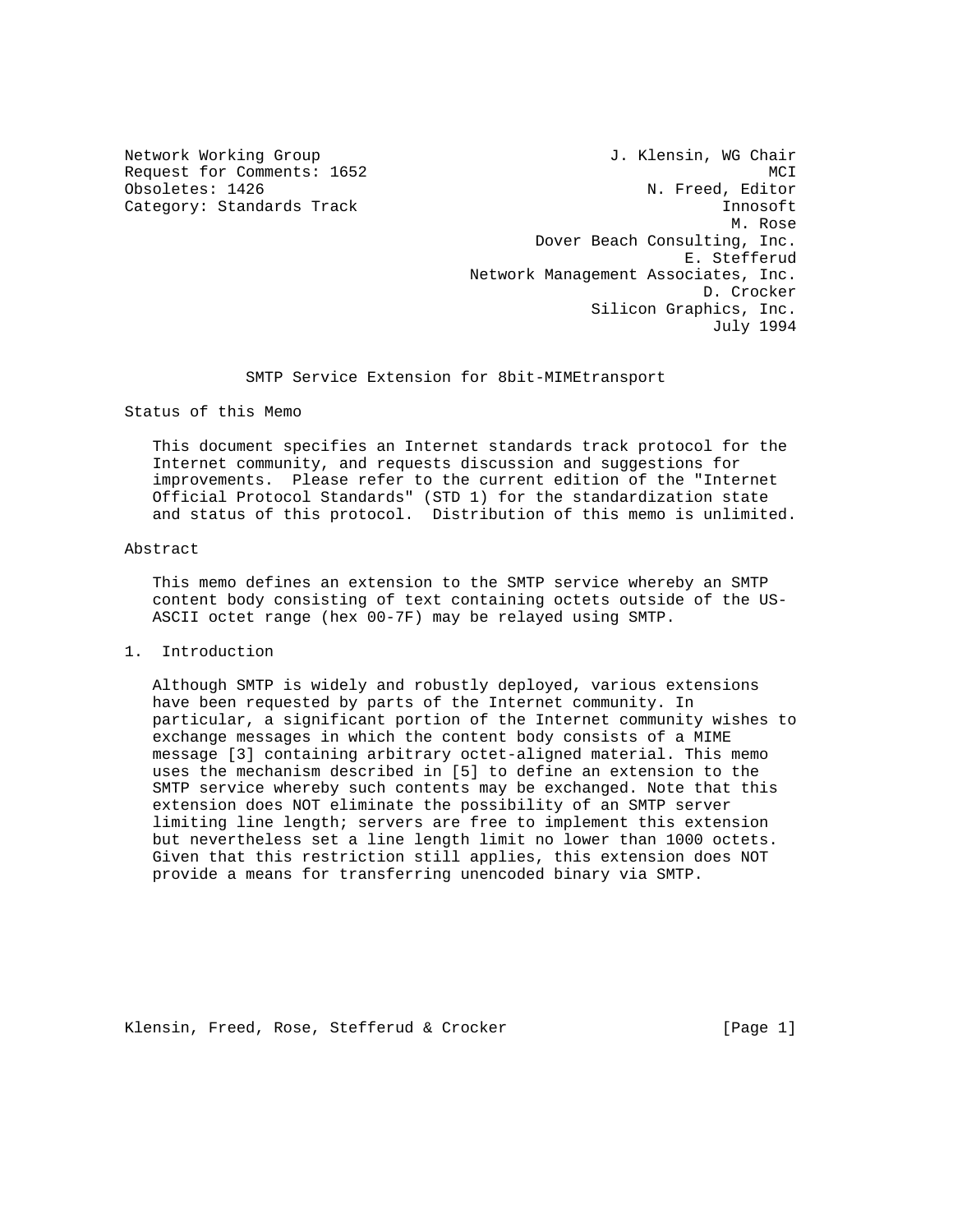2. Framework for the 8bit MIME Transport Extension

The 8bit MIME transport extension is laid out as follows:

- (1) the name of the SMTP service extension defined here is 8bit-MIMEtransport;
- (2) the EHLO keyword value associated with the extension is 8BITMIME;
- (3) no parameter is used with the 8BITMIME EHLO keyword;
- (4) one optional parameter using the keyword BODY is added to the MAIL FROM command. The value associated with this parameter is a keyword indicating whether a 7bit message (in strict compliance with [1]) or a MIME message (in strict compliance with [3]) with arbitrary octet content is being sent. The syntax of the value is as follows, using the ABNF notation of [2]:

body-value ::= "7BIT" / "8BITMIME"

- (5) no additional SMTP verbs are defined by this extension; and,
- (6) the next section specifies how support for the extension affects the behavior of a server and client SMTP.
- 3. The 8bit-MIMEtransport service extension

 When a client SMTP wishes to submit (using the MAIL command) a content body consisting of a MIME message containing arbitrary lines of octet-aligned material, it first issues the EHLO command to the server SMTP. If the server SMTP responds with code 250 to the EHLO command, and the response includes the EHLO keyword value 8BITMIME, then the server SMTP is indicating that it supports the extended MAIL command and will accept MIME messages containing arbitrary octet aligned material.

 The extended MAIL command is issued by a client SMTP when it wishes to transmit a content body consisting of a MIME message containing arbitrary lines of octet-aligned material. The syntax for this command is identical to the MAIL command in [1], except that a BODY parameter must appear after the address. Only one BODY parameter may be used in a single MAIL command.

Klensin, Freed, Rose, Stefferud & Crocker [Page 2]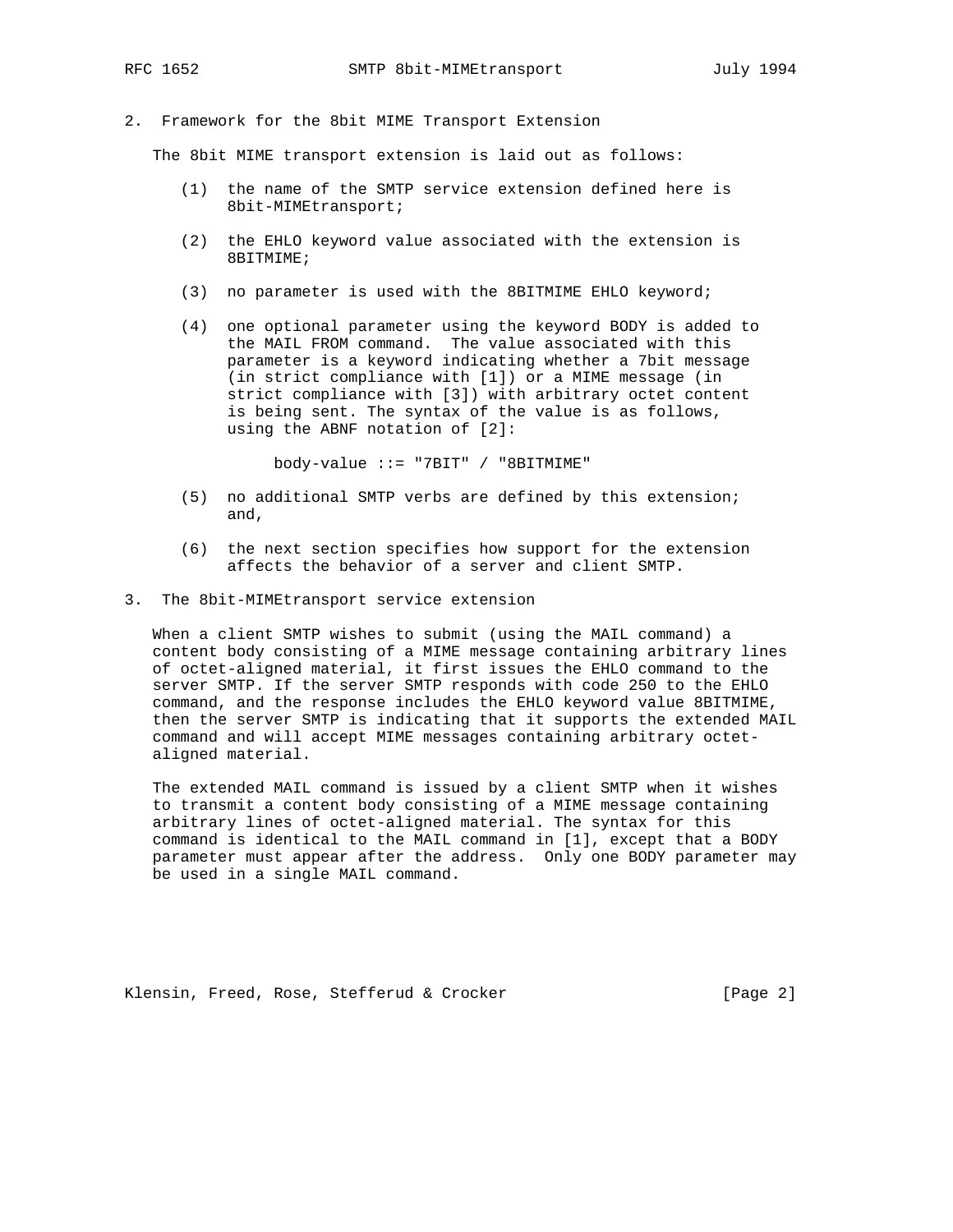The complete syntax of this extended command is defined in [5]. The esmtp-keyword is BODY and the syntax for esmtp-value is given by the syntax for body-value shown above.

 The value associated with the BODY parameter indicates whether the content body which will be passed using the DATA command consists of a MIME message containing some arbitrary octet-aligned material ("8BITMIME") or is encoded entirely in accordance with [1] ("7BIT").

 A server which supports the 8-bit MIME transport service extension shall preserve all bits in each octet passed using the DATA command.

 Naturally, the usual SMTP data-stuffing algorithm applies so that a content which contains the five-character sequence of

<CR> <LF> <DOT> <CR> <LF>

or a content that begins with the three-character sequence of

<DOT> <CR> <LF>

 does not prematurely terminate the transfer of the content. Further, it should be noted that the CR-LF pair immediately preceeding the final dot is considered part of the content. Finally, although the content body contains arbitrary lines of octet-aligned material, the length of each line (number of octets between two CR-LF pairs), is still subject to SMTP server line length restrictions (which may allow as few as 1000 octets on a single line). This restriction means that this extension MAY provide the necessary facilities for transferring a MIME object with the 8BIT content-transfer-encoding, it DOES NOT provide a means of transferring an object with the BINARY content-transfer-encoding.

 Once a server SMTP supporting the 8bit-MIMEtransport service extension accepts a content body containing octets with the high order (8th) bit set, the server SMTP must deliver or relay the content in such a way as to preserve all bits in each octet.

 If a server SMTP does not support the 8-bit MIME transport extension (either by not responding with code 250 to the EHLO command, or by not including the EHLO keyword value 8BITMIME in its response), then the client SMTP must not, under any circumstances, attempt to transfer a content which contains characters outside the US-ASCII octet range (hex 00-7F).

 A client SMTP has two options in this case: first, it may implement a gateway transformation to convert the message into valid 7bit MIME, or second, or may treat this as a permanent error and handle it in

Klensin, Freed, Rose, Stefferud & Crocker [Page 3]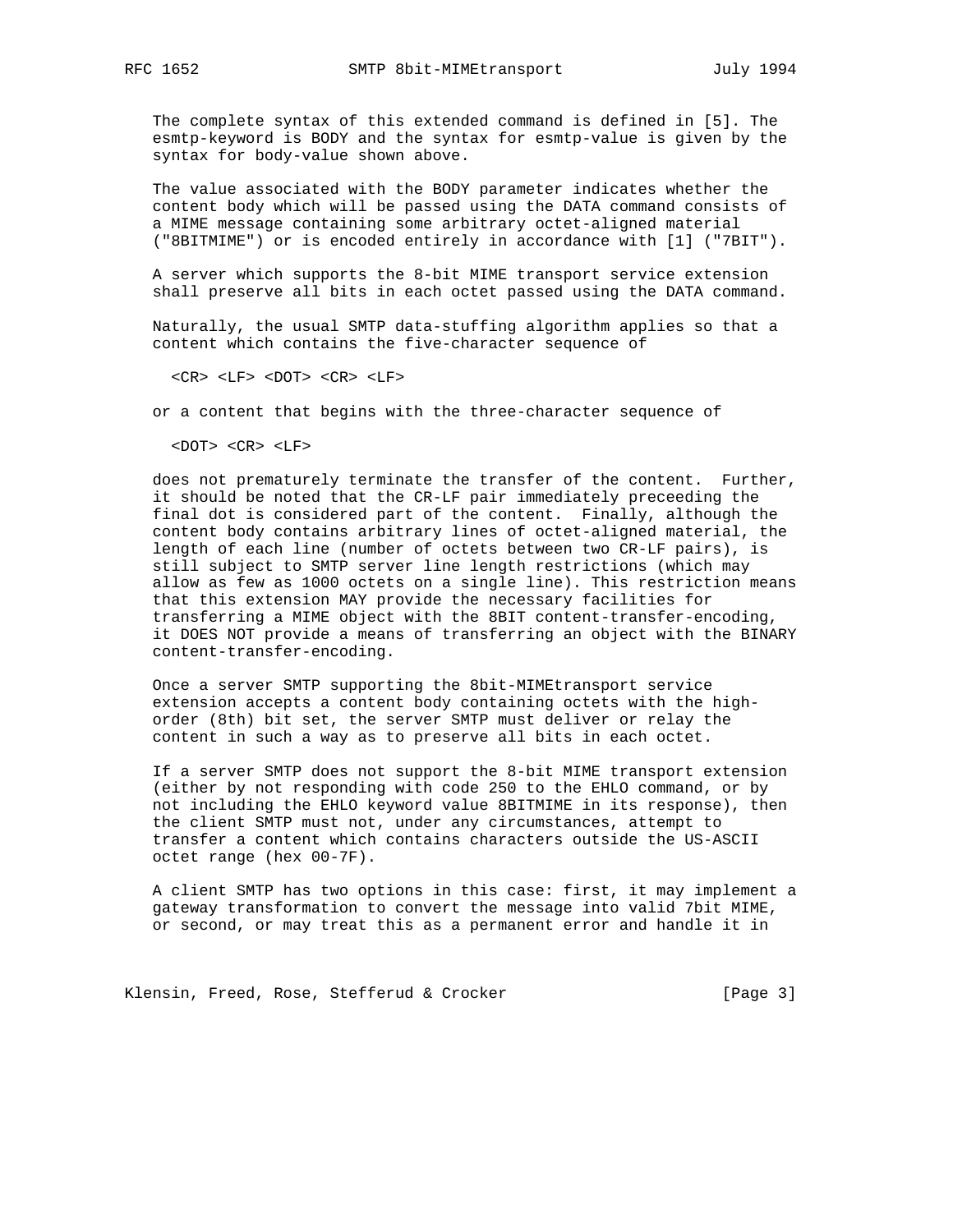the usual manner for delivery failures. The specifics of the transformation from 8bit MIME to 7bit MIME are not described by this RFC; the conversion is nevertheless constrained in the following ways:

- (1) it must cause no loss of information; MIME transport encodings must be employed as needed to insure this is the case, and
- (2) the resulting message must be valid 7bit MIME.
- 4. Usage Example

 The following dialogue illustrates the use of the 8bit-MIMEtransport service extension:

- S: <wait for connection on TCP port 25> C: <open connection to server> S: 220 dbc.mtview.ca.us SMTP service ready C: EHLO ymir.claremont.edu S: 250-dbc.mtview.ca.us says hello S: 250 8BITMIME C: MAIL FROM:<ned@ymir.claremont.edu> BODY=8BITMIME S: 250 <ned@ymir.claremont.edu>... Sender and 8BITMIME ok C: RCPT TO:<mrose@dbc.mtview.ca.us> S: 250 <mrose@dbc.mtview.ca.us>... Recipient ok C: DATA S: 354 Send 8BITMIME message, ending in CRLF.CRLF. ...  $C:$  . S: 250 OK C: QUIT S: 250 Goodbye
- 5. Security Considerations

 This RFC does not discuss security issues and is not believed to raise any security issues not already endemic in electronic mail and present in fully conforming implementations of [1].

6. Acknowledgements

 This document represents a synthesis of the ideas of many people and reactions to the ideas and proposals of others. Randall Atkinson, Craig Everhart, Risto Kankkunen, and Greg Vaudreuil contributed ideas and text sufficient to be considered co-authors. Other important suggestions, text, or encouragement came from Harald Alvestrand, Jim Conklin, Mark Crispin, Frank da Cruz, 'Olafur Gudmundsson, Per

Klensin, Freed, Rose, Stefferud & Crocker [Page 4]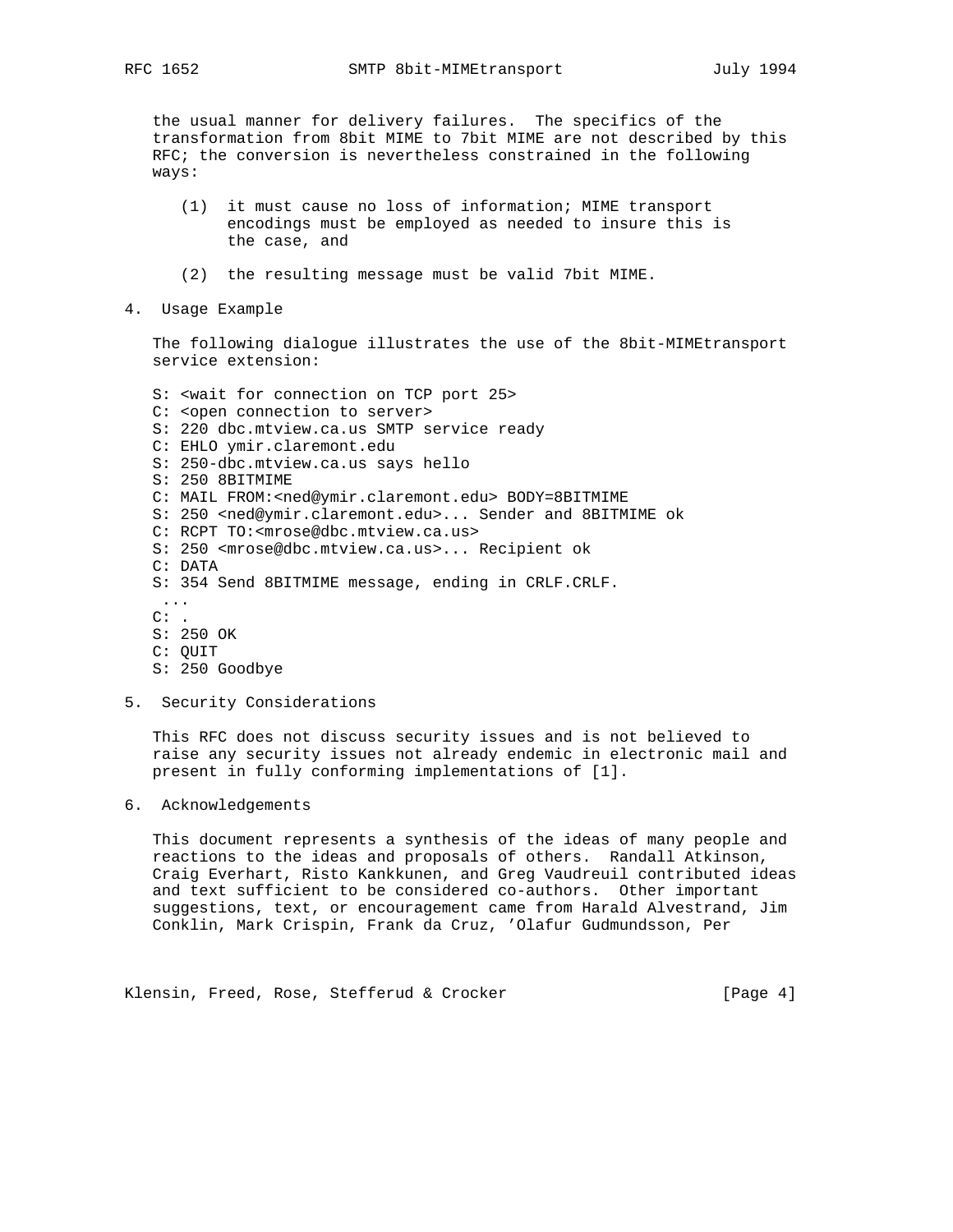Hedeland, Christian Huitma, Neil Katin, Eliot Lear, Harold A. Miller, Keith Moore, Dan Oscarsson, Julian Onions, Neil Rickert, John Wagner, Rayan Zachariassen, and the contributions of the entire IETF SMTP Working Group. Of course, none of the individuals are necessarily responsible for the combination of ideas represented here. Indeed, in some cases, the response to a particular criticism was to accept the problem identification but to include an entirely different solution from the one originally proposed.

- 7. References
	- [1] Postel, J., "Simple Mail Transfer Protocol", STD 10, RFC 821, USC/Information Sciences Institute, August 1982.
	- [2] Crocker, D., "Standard for the Format of ARPA Internet Text Messages", STD 11, RFC 822, UDEL, August 1982.
	- [3] Borenstein, N., and N. Freed, "Multipurpose Internet Mail Extensions", RFC 1521, Bellcore, Innosoft, September 1993.
	- [4] Moore, K., "Representation of Non-ASCII Text in Internet Message Headers", RFC 1522, University of Tennessee, September 1993.
	- [5] Klensin, J., Freed, N., Rose, M., Stefferud, E., and D. Crocker, "SMTP Service Extensions", RFC 1651, MCI, Innosoft, Dover Beach Consulting, Inc., Network Management Associates, Inc., Silicon Graphics, Inc., July 1994.
	- [6] Partridge, C., "Mail Routing and the Domain System", STD 14, RFC 974, BBN, January 1986.
- 8. Chair, Editor, and Authors' Addresses

 John Klensin, WG Chair MCI Data Services Division 2100 Reston Parkway, 6th floor Reston, VA 22091 USA

 Phone:: 1 703 715 7361 Fax: +1 703 715 7435 EMail: klensin@mci.net